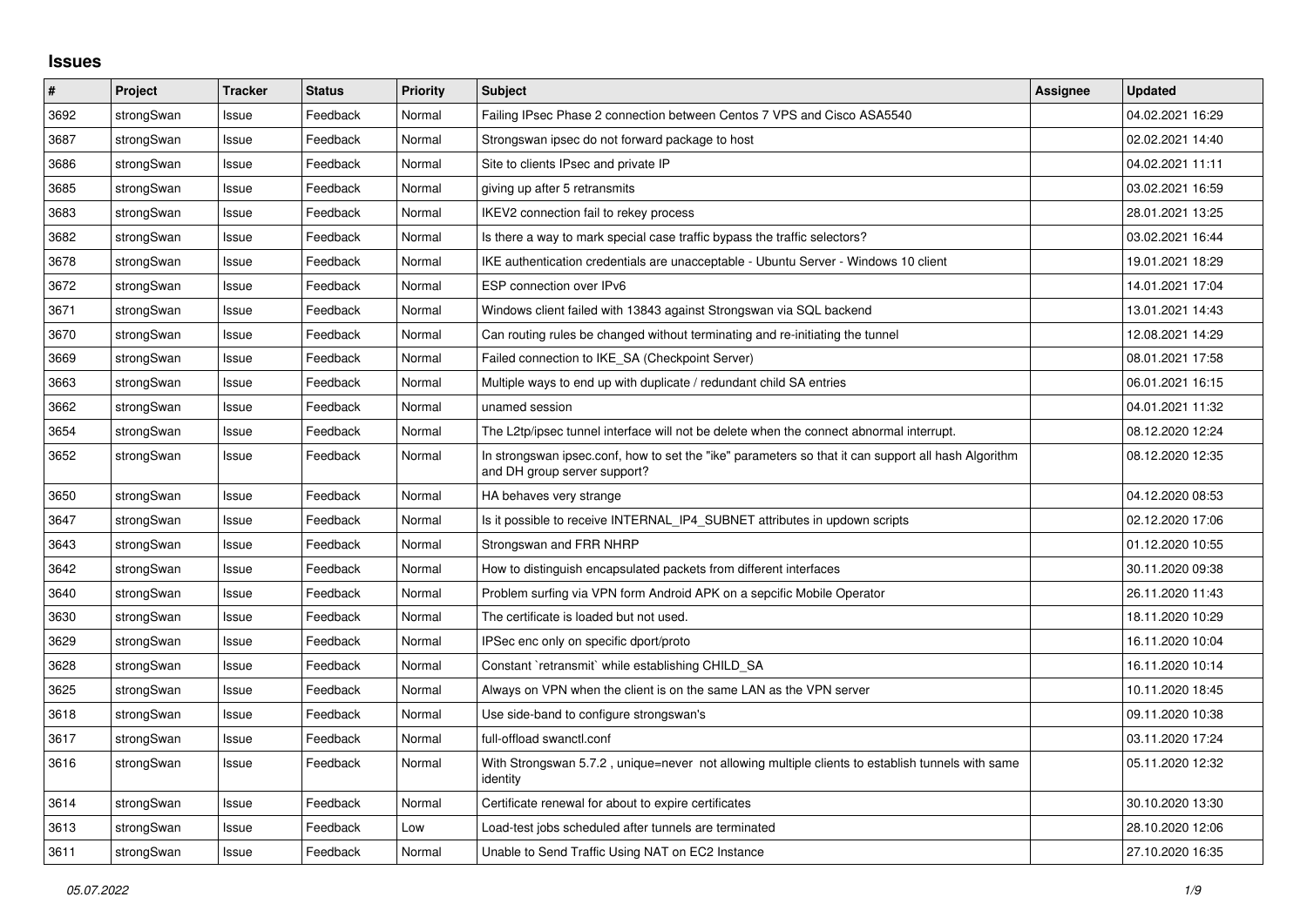| $\pmb{\#}$ | Project    | <b>Tracker</b> | <b>Status</b> | <b>Priority</b> | <b>Subject</b>                                                                              | <b>Assignee</b> | <b>Updated</b>   |
|------------|------------|----------------|---------------|-----------------|---------------------------------------------------------------------------------------------|-----------------|------------------|
| 3610       | strongSwan | Issue          | Feedback      | Normal          | farp plugin conflicts with DHCP service                                                     |                 | 26.10.2020 18:06 |
| 3609       | strongSwan | Issue          | Feedback      | Normal          | Potential DNS server IP address conflicts                                                   |                 | 26.10.2020 11:12 |
| 3607       | strongSwan | Issue          | Feedback      | Normal          | statusall option reports transport established two or three times per IP at start-up        |                 | 27.10.2020 16:48 |
| 3604       | strongSwan | Issue          | Feedback      | Normal          | Email Notification on down status                                                           |                 | 21.10.2020 10:54 |
| 3603       | strongSwan | Issue          | Feedback      | Normal          | dns issue in config mode                                                                    |                 | 20.10.2020 11:50 |
| 3598       | strongSwan | Issue          | Feedback      | Normal          | swanctl on Windows: Support aborting execution                                              |                 | 19.10.2020 15:01 |
| 3597       | strongSwan | Issue          | Feedback      | Normal          | IPSec Client on CentOS 8 - Can't connect using ShrewSoft VPN config file                    |                 | 21.10.2020 16:38 |
| 3596       | strongSwan | Issue          | Feedback      | Normal          | no issuer certificate found for                                                             |                 | 21.10.2020 03:27 |
| 3593       | strongSwan | Issue          | Feedback      | Normal          | Need variable tracking make_before_break state into updown scripts                          |                 | 13.10.2020 09:59 |
| 3592       | strongSwan | Issue          | Feedback      | Normal          | Tunnel reported as established but log show "found encrypted payload, but no transform set" |                 | 20.10.2020 10:37 |
| 3588       | strongSwan | Issue          | Feedback      | Normal          | VPN setup over 4G                                                                           |                 | 08.10.2020 14:13 |
| 3580       | strongSwan | Issue          | Feedback      | Normal          | encapsulation and packets not routing into tunnel problems                                  |                 | 02.10.2020 10:03 |
| 3578       | strongSwan | Issue          | Feedback      | Normal          | ipsec connection to FortiClient VPN                                                         |                 | 28.09.2020 15:08 |
| 3577       | strongSwan | Issue          | Feedback      | Normal          | StrongSwan Connection adding and deleting over network.                                     |                 | 28.09.2020 15:13 |
| 3576       | strongSwan | Issue          | Feedback      | Normal          | strongswan on openwrt virtual ip inside ipsec tunnel                                        |                 | 25.09.2020 17:01 |
| 3575       | strongSwan | Issue          | Feedback      | Normal          | Tunnel of IPv6 Over IPv4 not accespting Jumbo Packets                                       |                 | 23.09.2020 16:44 |
| 3573       | strongSwan | Issue          | Feedback      | Normal          | ike2 and transit traffic                                                                    |                 | 05.10.2020 10:55 |
| 3568       | strongSwan | Issue          | Feedback      | Normal          | vpn connection is unstable                                                                  |                 | 23.09.2020 16:28 |
| 3566       | strongSwan | Issue          | Feedback      | Normal          | Number of simultaneous connections limited to 1000 in a cluster                             |                 | 18.09.2020 09:46 |
| 3565       | strongSwan | Issue          | Feedback      | Normal          | Filtering out logs or plugin in to do so                                                    |                 | 16.09.2020 11:45 |
| 3564       | strongSwan | Issue          | Feedback      | Normal          | Out of order packets are generated if strong swan is running on multiple cores              |                 | 16.09.2020 10:01 |
| 3561       | strongSwan | Issue          | Feedback      | Normal          | Azure P2S VPN Linux connection error                                                        |                 | 15.09.2020 12:22 |
| 3558       | strongSwan | Issue          | Feedback      | Normal          | deleting half open IKE_SA with x.x.x.x after timeout with iOS device                        |                 | 05.09.2020 21:23 |
| 3552       | strongSwan | Issue          | Feedback      | Normal          | Internet disconnects after once VPN is established                                          |                 | 30.08.2020 05:35 |
| 3545       | strongSwan | Issue          | New           | Normal          | Configuration model for multiple-VRF tunnel endpoints                                       |                 | 18.08.2020 13:50 |
| 3537       | strongSwan | Issue          | Feedback      | Normal          | IPv6 Packets are not transferred from server to client through IPSec using RPC protocol     |                 | 01.09.2020 12:50 |
| 3536       | strongSwan | Issue          | Feedback      | Normal          | When Create multiple tunnels restart ipsec service will establish fail.                     |                 | 03.09.2020 13:58 |
| 3534       | strongSwan | Issue          | New           | Urgent          | use of strongswan, ipvlan L2 and kernel ipsec                                               |                 | 04.08.2020 20:59 |
| 3524       | strongSwan | Issue          | New           | Urgent          | Routing public IP addresses thru the VPN tunnel (Peer is Cisco ISR)                         |                 | 24.07.2020 03:15 |
| 3516       | strongSwan | Issue          | Feedback      | Normal          | Close IKE_SA after expiry without rekey/reauth                                              |                 | 20.07.2020 19:32 |
| 3500       | strongSwan | Issue          | Feedback      | Normal          | swanctl --list-cert not listing all certs                                                   |                 | 29.06.2020 15:25 |
| 3499       | strongSwan | Issue          | Feedback      | Normal          | ISAKMP Signature hash algorithm / EAP-TLS Authentification                                  |                 | 30.06.2020 10:40 |
| 3498       | strongSwan | Issue          | Feedback      | Normal          | FreeBSD + dhcp+farp plugin                                                                  |                 | 22.01.2021 10:44 |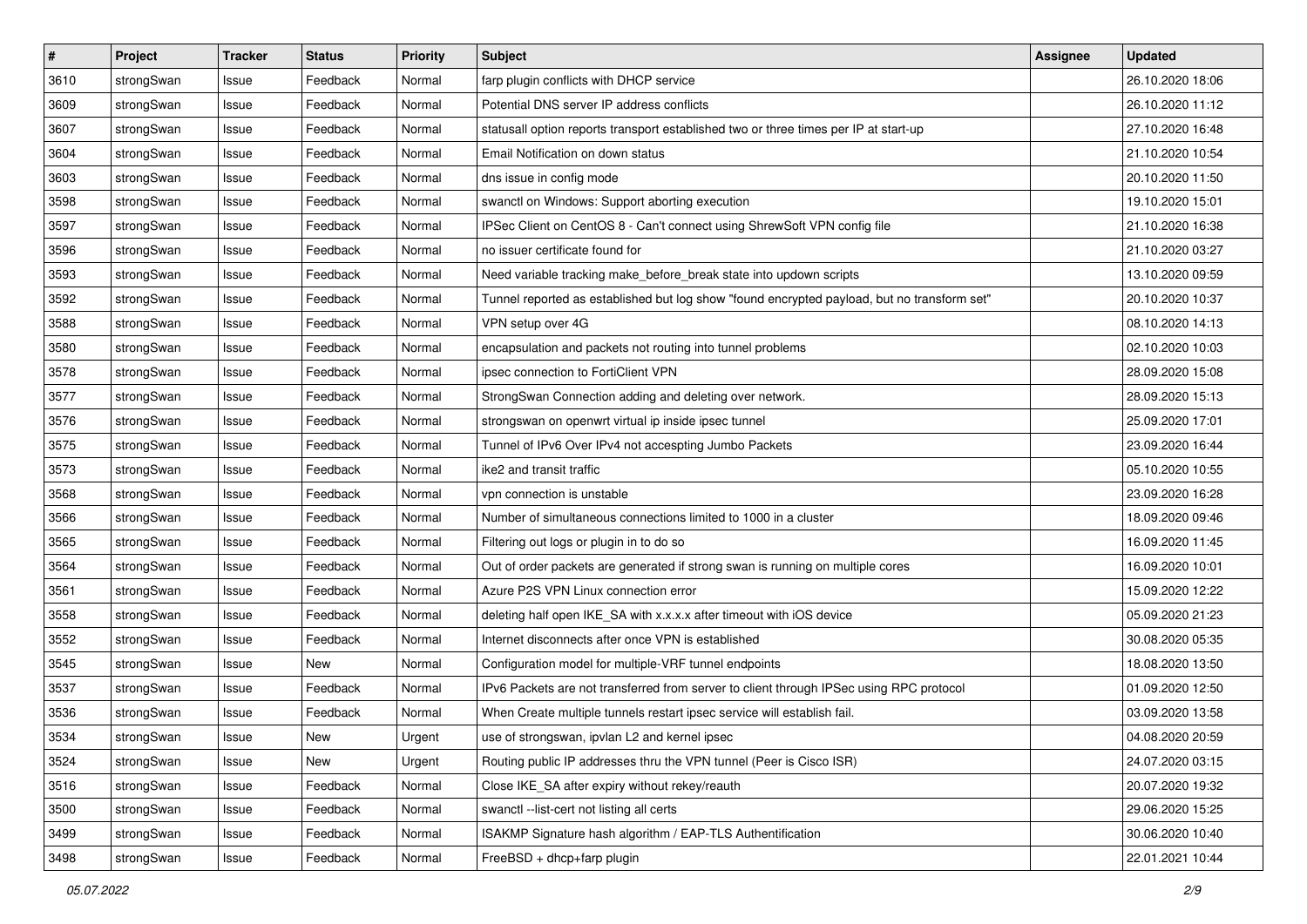| $\pmb{\#}$ | Project    | <b>Tracker</b> | <b>Status</b> | <b>Priority</b> | <b>Subject</b>                                                                                              | <b>Assignee</b> | <b>Updated</b>   |
|------------|------------|----------------|---------------|-----------------|-------------------------------------------------------------------------------------------------------------|-----------------|------------------|
| 3496       | strongSwan | Issue          | Feedback      | Normal          | Route-based VPN - transport mode                                                                            |                 | 11.02.2021 09:55 |
| 3490       | strongSwan | Issue          | Feedback      | Normal          | Selecting incorrect auth mode for IKEv1                                                                     |                 | 21.07.2020 21:26 |
| 3442       | strongSwan | Issue          | Feedback      | Normal          | Apply policy based on network interface in transport mode                                                   |                 | 13.05.2020 10:53 |
| 3403       | strongSwan | Issue          | Feedback      | Normal          | IKEv2 natd false detection                                                                                  |                 | 09.04.2020 14:19 |
| 3400       | strongSwan | Issue          | Feedback      | Normal          | Windows 10 IKEv2 rekeying fails                                                                             |                 | 16.04.2020 17:08 |
| 3392       | strongSwan | Issue          | Feedback      | Normal          | mark=%unique and no Internet-connection with VPN                                                            |                 | 31.07.2020 15:26 |
| 3389       | strongSwan | Issue          | Feedback      | Normal          | Child SAs not getting created after rekeying                                                                |                 | 30.03.2020 15:45 |
| 3377       | strongSwan | Issue          | Feedback      | Normal          | Interface ID not configured during HA synchronization                                                       |                 | 18.03.2020 10:15 |
| 3366       | strongSwan | Issue          | Feedback      | Normal          | Uninstall "any" trap policy if start_action=trap with virtual IPs is used                                   |                 | 13.03.2020 14:57 |
| 3342       | strongSwan | Issue          | Feedback      | Normal          | Certain fields in Storngswan on Firestick4K are not editable                                                |                 | 20.02.2020 09:36 |
| 3326       | strongSwan | Issue          | New           | Normal          | update custom routing table (table 220 by default) with new routes if new networks and routes<br>appear     |                 | 10.02.2020 12:01 |
| 3307       | strongSwan | Issue          | Feedback      | Normal          | Probable non compliance with RFC 7296 wrt traffic selector narrowing?                                       |                 | 14.01.2020 16:19 |
| 3304       | strongSwan | Issue          | Feedback      | Normal          | Found unsupported critical X.509 extension: X509v3 Name Constraints                                         |                 | 13.01.2020 14:50 |
| 3298       | strongSwan | Issue          | New           | Normal          | strategies to improve strongswan performance per single SA                                                  |                 | 23.12.2019 14:05 |
| 3282       | strongSwan | Issue          | Feedback      | Normal          | Android VPN client keeps retrying in airplane mode                                                          |                 | 29.11.2019 16:06 |
| 3268       | strongSwan | Issue          | Feedback      | Normal          | Traffic disruption -- policy-based VPN to AWS VPN service                                                   |                 | 15.11.2019 16:53 |
| 3254       | strongSwan | Issue          | Feedback      | Normal          | Log level in android level                                                                                  |                 | 08.11.2019 08:36 |
| 3159       | strongSwan | Issue          | New           | High            | backup ipsec tunnels                                                                                        |                 | 26.08.2019 14:28 |
| 3154       | strongSwan | Issue          | Feedback      | Normal          | signature validation failed only with sha2                                                                  |                 | 20.08.2019 11:51 |
| 3151       | strongSwan | Issue          | Feedback      | Normal          | Forecast stops forwarding multicast                                                                         |                 | 26.08.2019 14:06 |
| 3122       | strongSwan | Issue          | Feedback      | Normal          | Strongswan software iterupts                                                                                |                 | 18.07.2019 02:27 |
| 3097       | strongSwan | Issue          | Feedback      | Normal          | charon restart behaviour                                                                                    |                 | 24.06.2019 16:09 |
| 3072       | strongSwan | Issue          | Feedback      | Normal          | Windows 10: setting WFP SA SPI fails with error 0x80320014                                                  |                 | 29.05.2019 14:34 |
| 3041       | strongSwan | Issue          | Feedback      | Low             | fail2ban or equivalent                                                                                      |                 | 06.05.2019 09:07 |
| 2966       | strongSwan | Issue          | Feedback      | Normal          | Problems with large amount of subnets in leftsubnet configuration                                           |                 | 02.04.2019 10:35 |
| 2964       | strongSwan | Issue          | Feedback      | Normal          | Route to IKE Gateway Fails to Update Under Particular Configuration                                         |                 | 13.03.2019 10:38 |
| 2958       | strongSwan | Issue          | Feedback      | Normal          | Trap policies with unspecified remote IP covering multiple specific ports constantly produce new<br>IKE_SAs |                 | 11.03.2019 15:03 |
| 2870       | strongSwan | Issue          | Feedback      | Normal          | DNS resolution outside of tunnel if DNS server is in remote TS                                              |                 | 22.01.2019 11:06 |
| 2835       | strongSwan | Issue          | Feedback      | Normal          | Rekeyed SA can't be deleted in standby node                                                                 |                 | 19.12.2018 02:52 |
| 2816       | strongSwan | Issue          | Feedback      | Normal          | order of DNS entries is reversed in /etc/resolv.conf                                                        |                 | 06.11.2018 10:41 |
| 2750       | strongSwan | Issue          | Feedback      | Normal          | setting WFP SA SPI failed: 0x80320035                                                                       |                 | 27.05.2019 11:59 |
| 2726       | strongSwan | Issue          | Feedback      | Normal          | Strongswan selects wrong source IP                                                                          |                 | 23.08.2018 13:38 |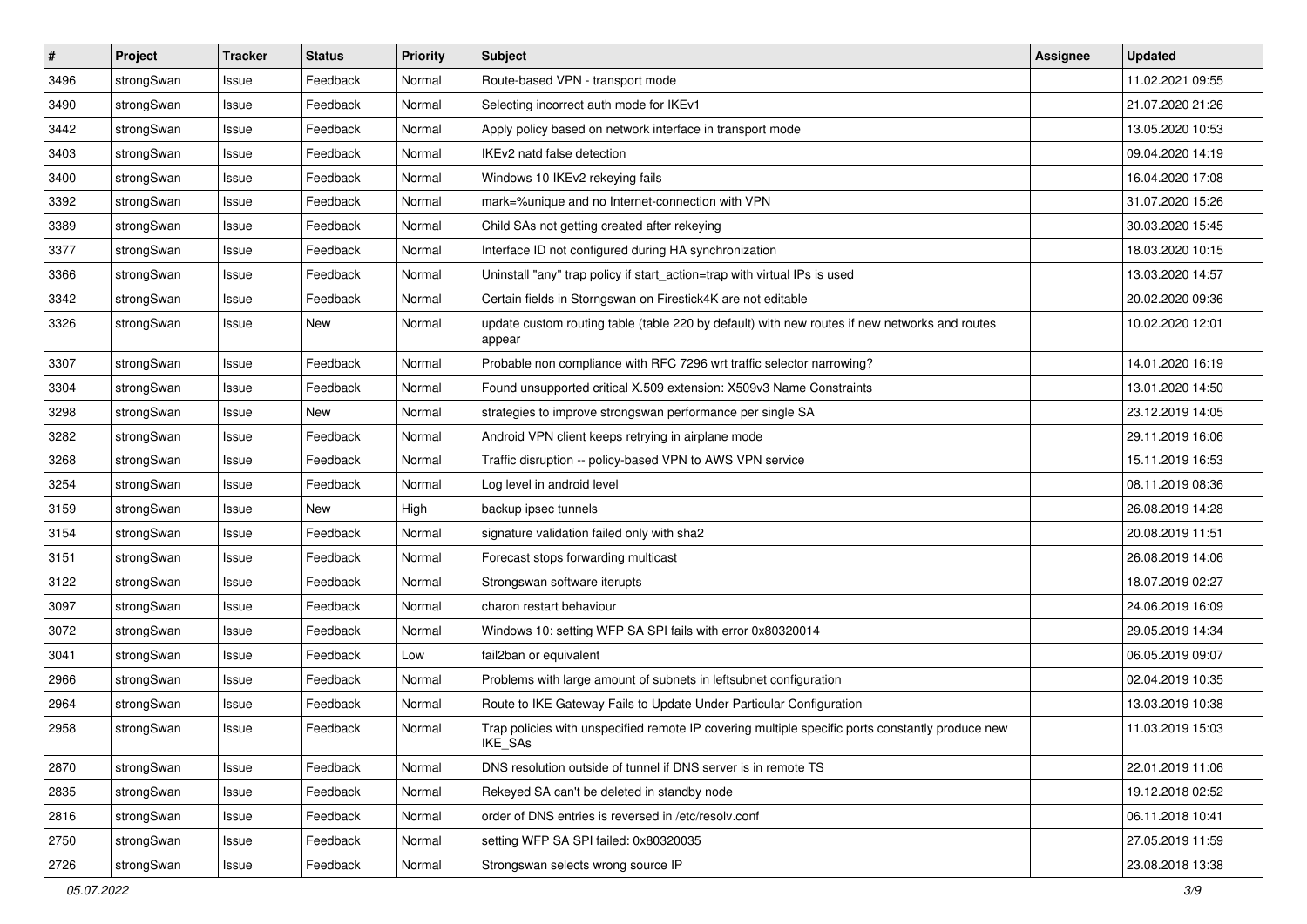| $\pmb{\#}$ | Project    | <b>Tracker</b> | <b>Status</b> | <b>Priority</b> | <b>Subject</b>                                                                                                                                          | <b>Assignee</b> | <b>Updated</b>   |
|------------|------------|----------------|---------------|-----------------|---------------------------------------------------------------------------------------------------------------------------------------------------------|-----------------|------------------|
| 2701       | strongSwan | Issue          | New           | Normal          | Low bandwidth when Iperfing data thorugh IPSEC tunnel                                                                                                   |                 | 07.07.2020 13:38 |
| 2698       | strongSwan | Issue          | Feedback      | Low             | DSCP and kernel-libipsec                                                                                                                                |                 | 04.07.2018 15:01 |
| 2691       | strongSwan | Issue          | New           | Normal          | Strongswan and KSOFTIRQ cpu utilization                                                                                                                 |                 | 26.06.2018 14:34 |
| 2682       | strongSwan | Issue          | New           | Normal          | IMV/IMC (re)Attestation                                                                                                                                 |                 | 07.06.2018 21:25 |
| 2678       | strongSwan | Issue          | Feedback      | Normal          | Phase 1 issue                                                                                                                                           |                 | 07.06.2018 20:06 |
| 2671       | strongSwan | Issue          | New           | Normal          | Passing user-supplied cerificate file names to charon-nm is problematic                                                                                 |                 | 23.05.2018 21:27 |
| 2621       | strongSwan | Issue          | Feedback      | Normal          | Android: VPN connection stops working, strongSwan shows Connected                                                                                       |                 | 06.07.2018 13:06 |
| 2618       | strongSwan | Issue          | Feedback      | Normal          | Query regarding assignment of Tunnel IP                                                                                                                 |                 | 09.04.2018 10:57 |
| 2580       | strongSwan | Issue          | Feedback      | Normal          | [CFG] handling xx attribute failed in Android or Ubuntu, but works in macOS                                                                             |                 | 09.03.2018 17:49 |
| 2560       | strongSwan | Issue          | Feedback      | Normal          | Duplicate CA cert requests sent                                                                                                                         |                 | 28.02.2018 10:54 |
| 2464       | strongSwan | Issue          | New           | Normal          | How to Loadbalance strongswan IPsec via NGINX?                                                                                                          |                 | 12.11.2017 19:16 |
| 2459       | strongSwan | Issue          | New           | High            | updown script deleted firewall rules at down-client in make-before-break responder side                                                                 |                 | 05.11.2017 19:13 |
| 2446       | strongSwan | Issue          | Feedback      | Normal          | Traffic loss during IKE reauth despite make-before-break enabled                                                                                        |                 | 27.11.2017 17:12 |
| 2432       | strongSwan | Issue          | New           | Normal          | PLUTO_ME can be different for up-client and down-client                                                                                                 |                 | 21.09.2017 11:57 |
| 2411       | strongSwan | Issue          | Feedback      | Normal          | VPN server name resolution is done via overlay DNS server upon IKE disconnect                                                                           |                 | 22.08.2017 10:42 |
| 2400       | strongSwan | Issue          | Feedback      | Normal          | Is DPD supposed to detect dead tunnel, or dead IKE instance                                                                                             |                 | 11.01.2019 22:53 |
| 2394       | strongSwan | Issue          | Feedback      | Normal          | IP is not assigned after re-authentication                                                                                                              |                 | 04.08.2017 19:03 |
| 2357       | strongSwan | Issue          | Feedback      | Normal          | How to initiate IPsec SA Transport Mode without IKE?                                                                                                    |                 | 18.01.2021 18:36 |
| 2319       | strongSwan | Issue          | Feedback      | Normal          | gives up trying to bring up connection after DNS SERVFAIL                                                                                               |                 | 08.05.2017 15:41 |
| 2260       | strongSwan | Issue          | New           | Normal          | Number of CHILD_SA for a single connection grows over time                                                                                              |                 | 28.02.2017 13:46 |
| 2203       | strongSwan | Issue          | Feedback      | Normal          | Protecting symetric traffic using high availability in gateway to gateway setup (both active)                                                           |                 | 15.02.2017 14:20 |
| 2184       | strongSwan | Issue          | Feedback      | Normal          | configuration with multiple RSA keys                                                                                                                    |                 | 14.12.2016 13:09 |
| 2178       | strongSwan | Issue          | New           | Normal          | ha and updown                                                                                                                                           |                 | 01.12.2016 13:53 |
| 2160       | strongSwan | Issue          | Feedback      | Normal          | support for opportunistic encryption                                                                                                                    |                 | 06.05.2020 10:32 |
| 2112       | strongSwan | Issue          | New           | Normal          | Broadcast packets are not relayed from Lan to Vpn clilent                                                                                               |                 | 14.09.2016 14:18 |
| 2110       | strongSwan | Issue          | Feedback      | Normal          | Remote Identity (IDr) in IKE AUTH Response is sent as hex-encoded binary value instead of text<br>when setting leftid to type KEY ID (leftid=@#xxxxxxx) |                 | 13.09.2016 21:42 |
| 2077       | strongSwan | Issue          | Feedback      | Normal          | Grace period before reassigning offline IP lease                                                                                                        |                 | 06.10.2017 10:44 |
| 1456       | strongSwan | Issue          | Feedback      | Normal          | Missing Tunnel-Client-Endpoint & Tunnel-Server-Endpoint AVP in RADIUS Accounting Start/Stop<br>messages                                                 |                 | 11.05.2016 11:54 |
| 1422       | strongSwan | Issue          | Feedback      | Normal          | IKEv1: IKE_SA reauth vs. CHILD_SA rekey race prevents IKE_SA reauthentication in time                                                                   |                 | 20.04.2016 15:06 |
| 1383       | strongSwan | Issue          | Feedback      | Normal          | How to limit the amount of the installed Child_SAs                                                                                                      |                 | 08.04.2016 11:20 |
| 1338       | strongSwan | Issue          | Feedback      | Normal          | problem with changing esp algorithm in strongswan                                                                                                       |                 | 10.03.2016 18:23 |
| 1334       | strongSwan | Issue          | Feedback      | Normal          | Version 5.3.5, duplicated tunnel aftr IKE_SA rekeyed                                                                                                    |                 | 10.03.2016 11:06 |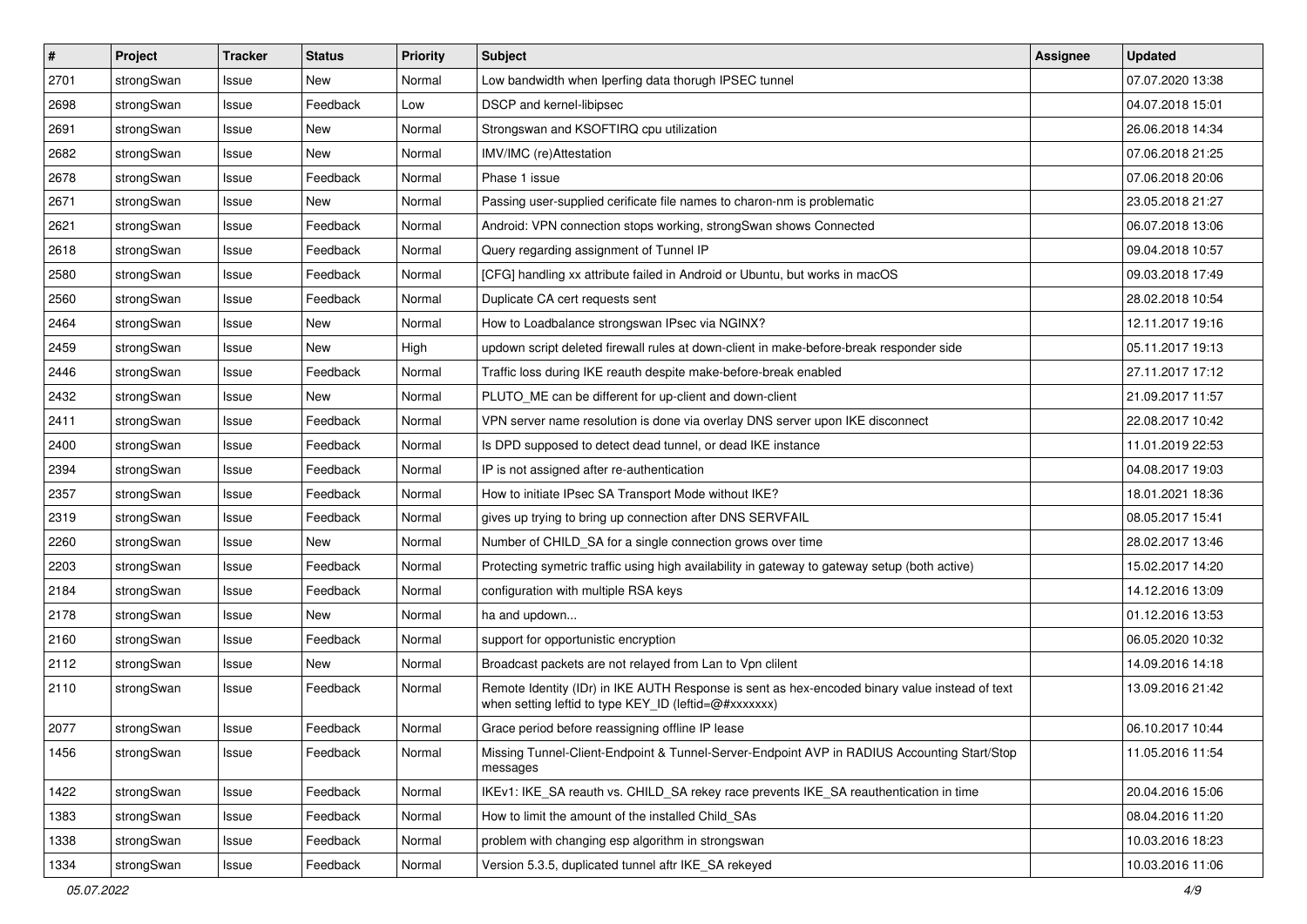| $\vert$ # | Project    | <b>Tracker</b> | <b>Status</b> | <b>Priority</b> | <b>Subject</b>                                                                          | Assignee                 | <b>Updated</b>   |
|-----------|------------|----------------|---------------|-----------------|-----------------------------------------------------------------------------------------|--------------------------|------------------|
| 1289      | strongSwan | Issue          | <b>New</b>    | Normal          | HA plugin should sync last sent packet                                                  |                          | 01.02.2016 13:59 |
| 1276      | strongSwan | Issue          | Feedback      | Normal          | Threading: ext-auth hook blocks any other connection attempt                            |                          | 27.01.2016 12:28 |
| 1271      | strongSwan | Issue          | New           | Normal          | X.509 UTF-8 support                                                                     |                          | 17.01.2016 14:39 |
| 1157      | strongSwan | Issue          | Feedback      | Normal          | Message ID overflow RFC 5996 2.2                                                        |                          | 12.10.2015 13:52 |
| 974       | strongSwan | Issue          | <b>New</b>    | Normal          | Charon crash on Mac OS with IPv6 Virtual IP                                             |                          | 26.08.2021 21:07 |
| 973       | strongSwan | Issue          | <b>New</b>    | Normal          | IKEv2 dpd + auto=route + tunnel downtime cause additional CHILD_SAs                     |                          | 29.05.2015 17:40 |
| 926       | strongSwan | Issue          | New           | Normal          | HA: resync errors when a node is joining a cluster                                      |                          | 10.04.2015 15:05 |
| 923       | strongSwan | Issue          | <b>New</b>    | Normal          | MOBIKE not working on HA cluster                                                        |                          | 09.04.2015 09:46 |
| 817       | strongSwan | Issue          | Feedback      | Normal          | <b>IKEv2 IPv6 Router Advertisement</b>                                                  |                          | 27.03.2020 17:14 |
| 777       | strongSwan | Issue          | <b>New</b>    | Normal          | column length in attributes table of strongswan database is too short                   |                          | 25.11.2014 20:46 |
| 730       | strongSwan | Issue          | New           | Normal          | NAT-NAT fallback                                                                        |                          | 09.10.2014 12:40 |
| 725       | strongSwan | Issue          | New           | High            | Mediation connection get stuck if peer is not online                                    |                          | 03.10.2014 12:02 |
| 702       | strongSwan | Issue          | <b>New</b>    | Normal          | ipsec route mode, Strongswan as responder may result collsion in INIT exchange, and ike |                          | 12.09.2014 16:34 |
| 697       | strongSwan | Issue          | <b>New</b>    | Normal          | HA: nodes fail to sync data because of UDP packet drops                                 |                          | 09.09.2014 14:29 |
| 628       | strongSwan | Issue          | New           | Normal          | Windows Phone 8.1 - Certificate Pattern Matching                                        |                          | 30.06.2014 14:06 |
| 619       | strongSwan | Issue          | <b>New</b>    | Normal          | pki --issue should have an --out option                                                 |                          | 15.06.2014 00:26 |
| 541       | strongSwan | Issue          | New           | Normal          | List of servers in client config (Failover)                                             |                          | 13.08.2014 15:10 |
| 522       | strongSwan | Issue          | <b>New</b>    | Normal          | Mac OS X native application won't update network interface for DNS lookups              |                          | 08.07.2014 10:23 |
| 357       | strongSwan | Issue          | New           | Normal          | Lifetime in case of IKEv1                                                               |                          | 18.05.2015 10:40 |
| 352       | strongSwan | Issue          | Feedback      | Normal          | unable to allocate SPIs from kernel when running 32 bit binaries on 64 bit Linux        |                          | 17.04.2018 14:59 |
| 542       | strongSwan | Issue          | Feedback      | Normal          | Nesting tunnels                                                                         | Andreas<br>Steffen       | 07.03.2014 09:22 |
| 404       | strongSwan | Issue          | Feedback      | Normal          | TNC: Update HowTos and implement some compilation flag checking                         | Andreas<br>Steffen       | 10.09.2013 13:58 |
| 2494      | strongSwan | Issue          | Feedback      | Normal          | Problems With 64bit Slot IDs With Pkcs11 Plugin                                         | Jordan Hrycaj            | 12.12.2017 16:03 |
| 2493      | strongSwan | Issue          | Feedback      | Normal          | Pkcs11 Plugin Returns w/Bogus Return Code                                               | Jordan Hrycaj            | 12.12.2017 15:58 |
| 1165      | strongSwan | Issue          | <b>New</b>    | Normal          | StrongSwan Virtual Ip problem                                                           | Martin Willi             | 19.10.2015 23:59 |
| 3606      | strongSwan | Issue          | Feedback      | Normal          | Using ipsec tunnel from "foreign" subnet                                                | Noel Kuntze              | 26.10.2020 12:23 |
| 3680      | strongSwan | Issue          | Feedback      | Normal          | How to unload a paritcular certificate from strongswan.                                 | Tobias<br><b>Brunner</b> | 27.01.2021 09:28 |
| 3673      | strongSwan | Issue          | Feedback      | Normal          | IKEv2/IPSec MSCHAPv2 fails on Android 11 (API 30).                                      | Tobias<br><b>Brunner</b> | 17.01.2021 07:25 |
| 3668      | strongSwan | Issue          | Feedback      | Normal          | Configuring the strongSwan Helm chart on openshift                                      | Tobias<br><b>Brunner</b> | 07.01.2021 16:33 |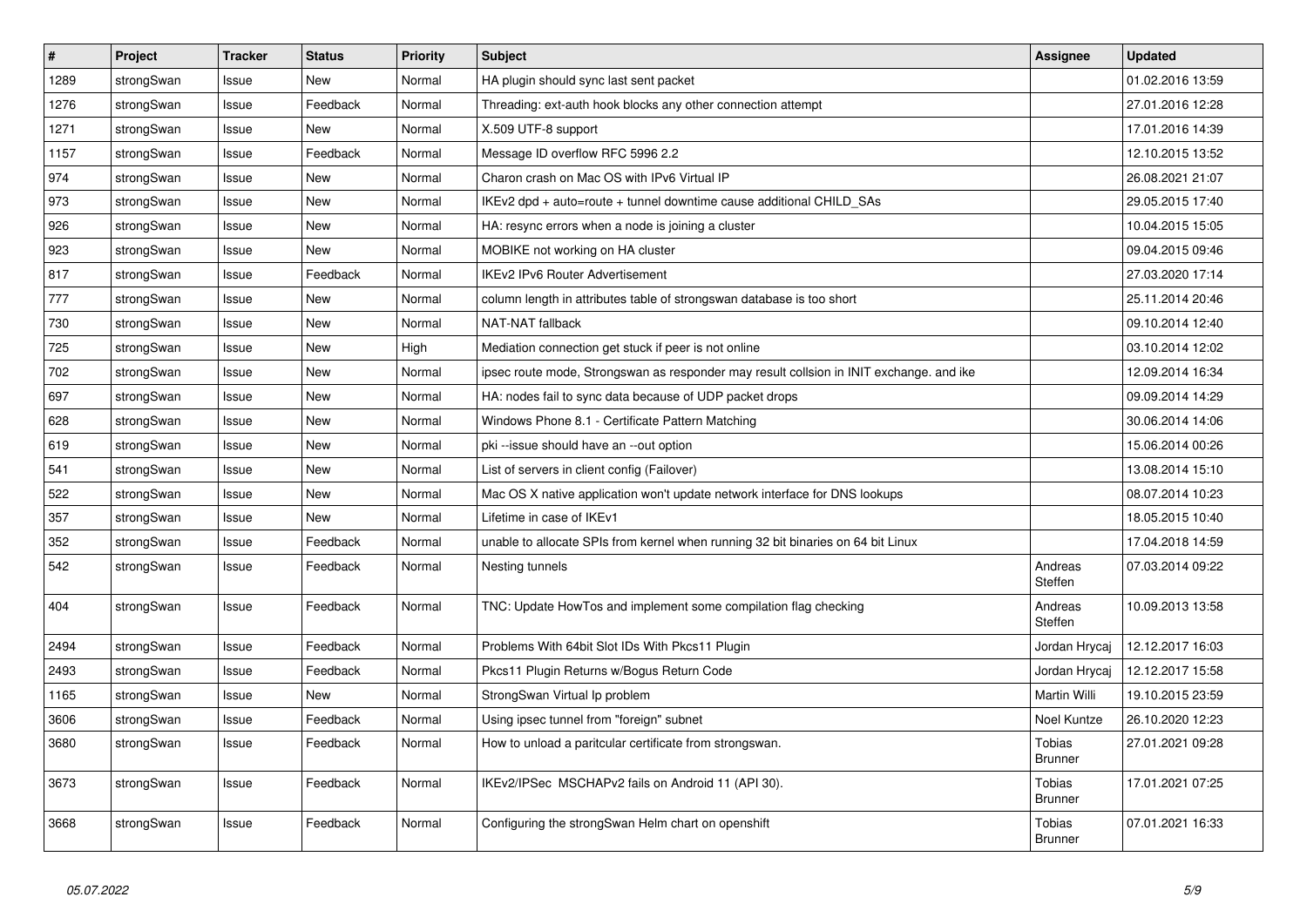| $\#$ | Project    | <b>Tracker</b> | <b>Status</b> | <b>Priority</b> | <b>Subject</b>                                                                                                          | <b>Assignee</b>                 | <b>Updated</b>   |
|------|------------|----------------|---------------|-----------------|-------------------------------------------------------------------------------------------------------------------------|---------------------------------|------------------|
| 3665 | strongSwan | Issue          | Feedback      | Normal          | When there is data flow, the VPN tunnel will not automatically connect                                                  | Tobias<br><b>Brunner</b>        | 05.01.2021 16:26 |
| 3636 | strongSwan | Issue          | Feedback      | Normal          | Tor behind VPN                                                                                                          | Tobias<br><b>Brunner</b>        | 23.11.2020 14:09 |
| 3626 | strongSwan | Issue          | Feedback      | Low             | "Always On VPN" not available in Fire TV 4k                                                                             | Tobias<br><b>Brunner</b>        | 11.11.2020 12:41 |
| 3620 | strongSwan | Issue          | Feedback      | Normal          | L2TP/IPSEC ipsec.conf setting                                                                                           | Tobias<br><b>Brunner</b>        | 12.11.2020 10:14 |
| 3594 | strongSwan | Issue          | Feedback      | Normal          | How to see the traffic at ESP in UDP SPIs and forwarding rule                                                           | Tobias<br><b>Brunner</b>        | 15.10.2020 13:57 |
| 3584 | strongSwan | Issue          | Feedback      | Normal          | Separate ipsec.conf file per conn and separate ipsec.secrets file per conn                                              | Tobias<br><b>Brunner</b>        | 30.09.2020 17:06 |
| 3560 | strongSwan | Issue          | Feedback      | Normal          | PSK tunnel working - Cert fails with fragmention errors                                                                 | Tobias<br><b>Brunner</b>        | 11.09.2020 14:15 |
| 3291 | strongSwan | Issue          | Feedback      | Normal          | IPSec IKEv2 Client to VPN service 2                                                                                     | Tobias<br><b>Brunner</b>        | 16.08.2020 12:58 |
| 552  | strongSwan | Issue          | Feedback      | Normal          | move pki tool to ipsecdir                                                                                               | Tobias<br><b>Brunner</b>        | 14.04.2014 13:52 |
| 482  | strongSwan | Issue          | Feedback      | Normal          | NAT-NAT connection                                                                                                      | Tobias<br><b>Brunner</b>        | 09.10.2014 12:37 |
| 462  | strongSwan | Issue          | Feedback      | Normal          | strongswan android app can not use on android 4.4 OS                                                                    | Tobias<br><b>Brunner</b>        | 06.01.2014 13:07 |
| 359  | strongSwan | Issue          | Feedback      | Normal          | <b>Mediation Server Connection</b>                                                                                      | <b>Tobias</b><br><b>Brunner</b> | 16.07.2013 16:25 |
| 3689 | strongSwan | Feature        | Feedback      | Normal          | Auto-connect on Wi-Fi network.                                                                                          |                                 | 03.02.2021 16:32 |
| 3653 | strongSwan | Feature        | Feedback      | Normal          | Is there any possibility to pass any non-standard parameters for tunnels (ike or child sa) for use by<br>custom plugin? |                                 | 08.12.2020 11:03 |
| 3651 | strongSwan | Feature        | <b>New</b>    | Normal          | Support for FC-SP-2                                                                                                     |                                 | 07.01.2021 20:04 |
| 3457 | strongSwan | Feature        | <b>New</b>    | Low             | user-friendly pkcs11 certificate selection                                                                              |                                 | 22.05.2020 12:52 |
| 3456 | strongSwan | Feature        | <b>New</b>    | Low             | move to github/gitlab                                                                                                   |                                 | 22.05.2020 12:27 |
| 3441 | strongSwan | Feature        | <b>New</b>    | Normal          | [Android] Lock modification of VPN configurations on work devices                                                       |                                 | 11.05.2020 10:00 |
| 3422 | strongSwan | Feature        | Feedback      | Normal          | Allow multiple local.id to be specified in a single connection?                                                         |                                 | 23.04.2020 13:19 |
| 3398 | strongSwan | Feature        | New           | Normal          | Android client - allow configuring eap_id with EAP-TLS                                                                  |                                 | 06.04.2020 23:19 |
| 3276 | strongSwan | Feature        | Feedback      | Low             | N1_MODE_CAPABILITY                                                                                                      |                                 | 21.11.2019 16:49 |
| 3244 | strongSwan | Feature        | New           | Low             | eap-peap on android                                                                                                     |                                 | 04.11.2019 10:17 |
| 3162 | strongSwan | Feature        | Feedback      | Normal          | Strongswan Android support for default DNS suffixes (UNITY_DEF_DOMAIN flag)                                             |                                 | 29.08.2019 10:29 |
| 3135 | strongSwan | Feature        | Feedback      | Normal          | Android client - settings for connection re-try                                                                         |                                 | 12.08.2019 16:32 |
| 3104 | strongSwan | Feature        | Feedback      | Normal          | EAP-RADIUS: binding address feature for routers with multiple interfaces connected to LAN.                              |                                 | 17.06.2021 02:26 |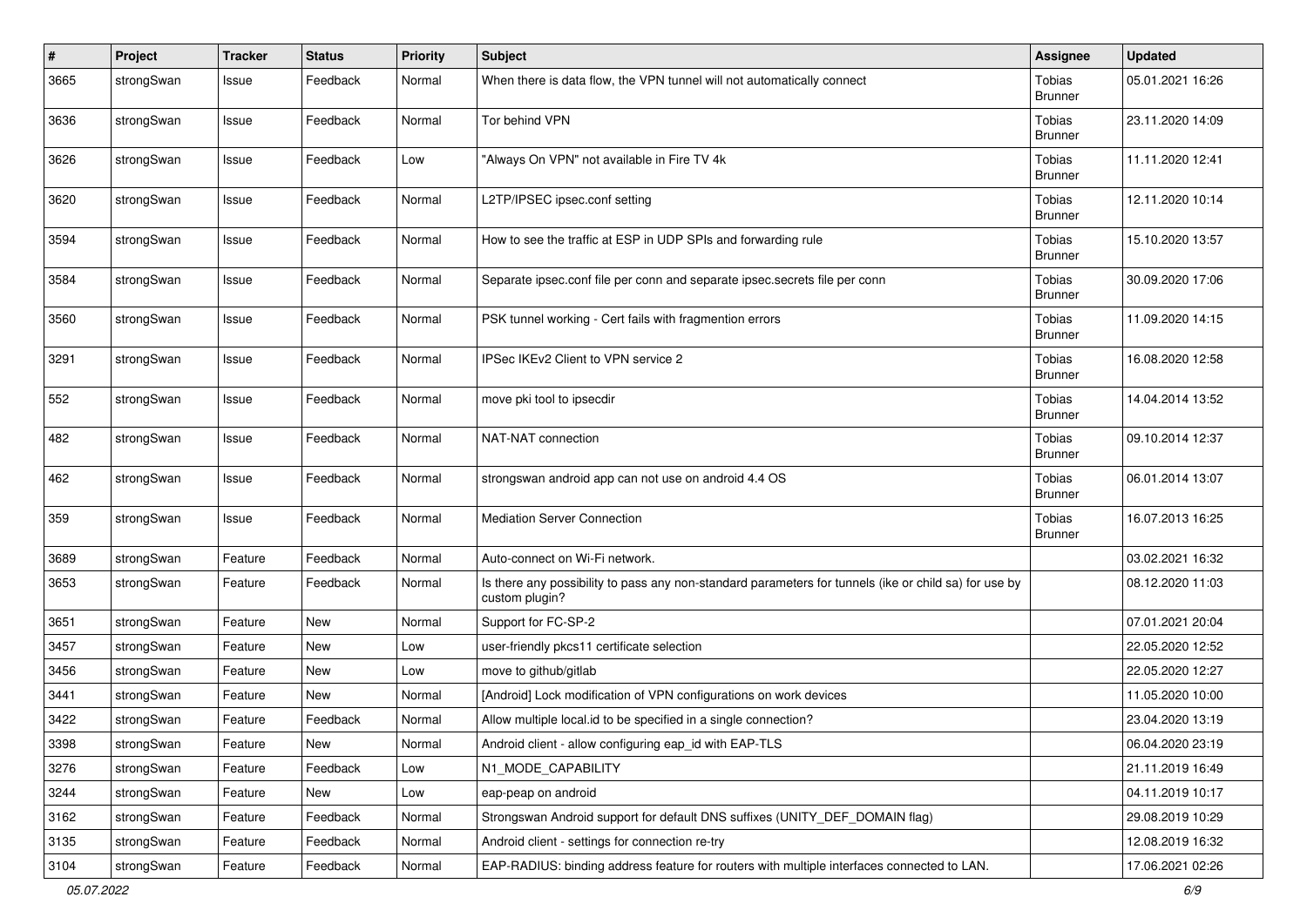| $\pmb{\#}$ | Project    | <b>Tracker</b> | <b>Status</b> | <b>Priority</b> | <b>Subject</b>                                                                                   | <b>Assignee</b> | <b>Updated</b>   |
|------------|------------|----------------|---------------|-----------------|--------------------------------------------------------------------------------------------------|-----------------|------------------|
| 3075       | strongSwan | Feature        | New           | Normal          | <b>IPsec Labelling</b>                                                                           |                 | 29.05.2019 17:09 |
| 2972       | strongSwan | Feature        | Feedback      | Normal          | how to add X509v3 Key Usage: Key Encipherment                                                    |                 | 13.03.2019 13:59 |
| 2854       | strongSwan | Feature        | New           | Low             | Srongswan doesn't sending RADIUS Accounting-On/Off on start up / shutdown                        |                 | 10.12.2018 10:19 |
| 2823       | strongSwan | Feature        | Feedback      | Low             | Implementing VPN peer failover                                                                   |                 | 16.11.2018 10:25 |
| 2814       | strongSwan | Feature        | Feedback      | Normal          | Force Keepalive Packets if There is no NAT                                                       |                 | 29.10.2018 15:47 |
| 2793       | strongSwan | Feature        | Feedback      | Normal          | Remote identity with certificate                                                                 |                 | 15.10.2018 10:20 |
| 2729       | strongSwan | Feature        | Feedback      | Normal          | Does Swanctl provide the same option as Ipsec with the rightID using a %?                        |                 | 20.09.2018 17:37 |
| 2727       | strongSwan | Feature        | New           | Low             | single pair of selectors per CHILD_SA                                                            |                 | 23.08.2018 12:08 |
| 2707       | strongSwan | Feature        | New           | Normal          | More attributes taken/translated from radius attributes                                          |                 | 14.07.2018 15:21 |
| 2668       | strongSwan | Feature        | Feedback      | Normal          | UE shall include the DEVICE_IDENTITY Notify payload                                              |                 | 22.05.2018 13:48 |
| 2495       | strongSwan | Feature        | Feedback      | Normal          | LibreSSL Plugin                                                                                  |                 | 13.12.2017 09:29 |
| 2409       | strongSwan | Feature        | Feedback      | Low             | Android client status details                                                                    |                 | 18.08.2017 13:23 |
| 2361       | strongSwan | Feature        | New           | Normal          | Import .sswan files from NetworkManager                                                          |                 | 12.06.2017 15:25 |
| 2307       | strongSwan | Feature        | Feedback      | Normal          | Permit installation of trap policy for CHILD_SA configurations with unset local_addrs            |                 | 26.04.2017 15:04 |
| 2202       | strongSwan | Feature        | Feedback      | Normal          | Radius NAS IP to be specified                                                                    |                 | 18.01.2017 17:58 |
| 2185       | strongSwan | Feature        | Feedback      | Normal          | INTERNAL_IP4_SUBNET Attribute Support in Android Client                                          |                 | 10.12.2016 01:14 |
| 2165       | strongSwan | Feature        | Feedback      | Normal          | missing LIBRESSL_VERSION_NUMBER support                                                          |                 | 03.11.2016 09:23 |
| 2095       | strongSwan | Feature        | Feedback      | Normal          | Support liveness check in Strongswan                                                             |                 | 31.05.2017 00:56 |
| 1559       | strongSwan | Feature        | Feedback      | Normal          | Expose received XAUTH/EAP username/password prompts via VICI, send secrets via VICI on<br>prompt |                 | 09.05.2017 16:28 |
| 1506       | strongSwan | Feature        | Feedback      | Normal          | Enhance DoS protection to deny users that failed Authentication                                  |                 | 17.06.2016 14:31 |
| 1482       | strongSwan | Feature        | Feedback      | Normal          | Allow changing init_limit_half_open etc. at runtime by reloading strongswan.conf                 |                 | 26.05.2016 14:49 |
| 1265       | strongSwan | Feature        | New           | Normal          | An option to disable NAT-T                                                                       |                 | 23.06.2021 19:41 |
| 1253       | strongSwan | Feature        | Feedback      | Normal          | Strongswan doesn't support CA bundles                                                            |                 | 19.01.2016 11:23 |
| 1251       | strongSwan | Feature        | New           | Normal          | FreeBSD HA                                                                                       |                 | 11.01.2016 22:01 |
| 1207       | strongSwan | Feature        | New           | Normal          | Add more than 2 hosts support to HA plugin and make it configurable                              |                 | 08.12.2015 05:05 |
| 1082       | strongSwan | Feature        | Feedback      | Normal          | Framed-Route to set leftsubnet                                                                   |                 | 07.10.2016 10:02 |
| 1081       | strongSwan | Feature        | New           | Normal          | Active/standby VPN Gateway Failover                                                              |                 | 21.08.2015 22:01 |
| 1079       | strongSwan | Feature        | Feedback      | Normal          | Future Plans for firwall configuration equivalent under FreeBSD                                  |                 | 21.08.2015 15:58 |
| 1057       | strongSwan | Feature        | New           | Normal          | conn switching based on eap identity                                                             |                 | 24.03.2020 10:14 |
| 1008       | strongSwan | Feature        | Feedback      | Normal          | FARP for IPv6                                                                                    |                 | 14.12.2015 20:59 |
| 1000       | strongSwan | Feature        | Feedback      | Normal          | Raise ALERT_TS_MISMATCH in IKE V1                                                                |                 | 09.09.2015 12:47 |
| 930        | strongSwan | Feature        | New           | Normal          | Option to have non-sequential v6 roadwarrior addresses                                           |                 | 12.01.2016 16:36 |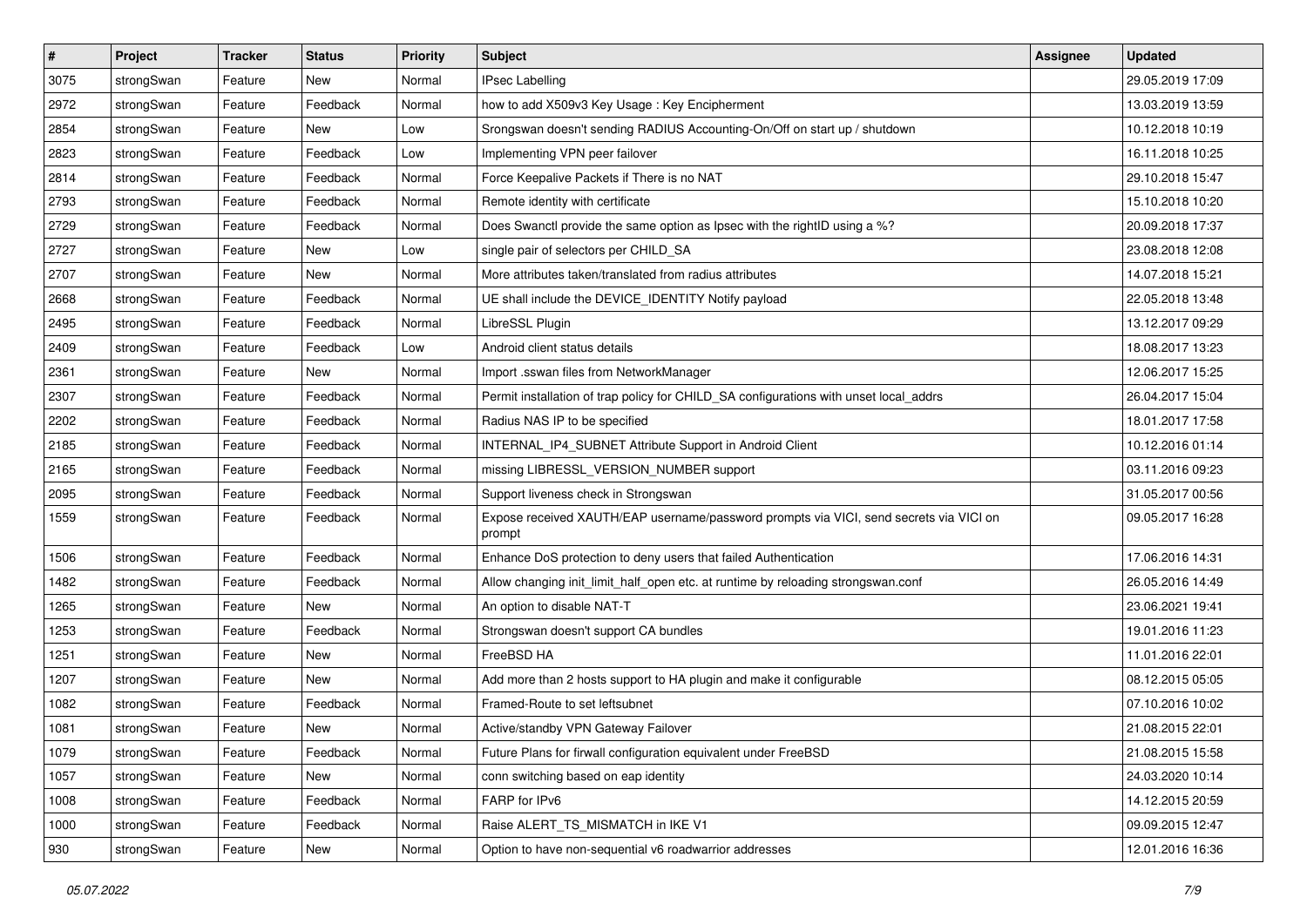| $\#$ | Project    | <b>Tracker</b> | <b>Status</b> | <b>Priority</b> | <b>Subject</b>                                                                                           | Assignee                 | <b>Updated</b>   |
|------|------------|----------------|---------------|-----------------|----------------------------------------------------------------------------------------------------------|--------------------------|------------------|
| 927  | strongSwan | Feature        | <b>New</b>    | Normal          | Charon: Implement route events and add an consumer in updown plugin                                      |                          | 11.04.2015 12:02 |
| 766  | strongSwan | Feature        | <b>New</b>    | Normal          | Make retransmit settings tunable by connection                                                           |                          | 14.11.2014 10:02 |
| 746  | strongSwan | Feature        | New           | Normal          | Different radius server(s) for accounting                                                                |                          | 22.10.2014 12:23 |
| 645  | strongSwan | Feature        | New           | Normal          | Support HeapAlloc() and friends in leak-detective                                                        |                          | 10.07.2014 15:12 |
| 644  | strongSwan | Feature        | <b>New</b>    | Normal          | Non-monolithic Windows build                                                                             |                          | 10.07.2014 15:12 |
| 643  | strongSwan | Feature        | New           | Normal          | CNG/Bcrypt native Windows crypto plugin                                                                  |                          | 10.07.2014 15:12 |
| 642  | strongSwan | Feature        | <b>New</b>    | Normal          | Windows Named Pipe stream and service                                                                    |                          | 10.07.2014 15:11 |
| 641  | strongSwan | Feature        | <b>New</b>    | Normal          | kernel-iph virtual IP support and IKE routing lookups ignoring IPsec routes                              |                          | 10.07.2014 15:11 |
| 640  | strongSwan | Feature        | <b>New</b>    | Normal          | Provide an init_once() abstraction layer                                                                 |                          | 10.07.2014 15:10 |
| 368  | strongSwan | Feature        | New           | Low             | Add support for UNITY DEF DOMAIN mode config and pass domain to resolvconf                               |                          | 27.07.2013 01:25 |
| 312  | strongSwan | Feature        | New           | Normal          | Feature Request: Option to limit or disable sending of ADDITIONAL_*_ADDRESS list for MOBIKE<br>Responder |                          | 13.03.2013 19:19 |
| 215  | strongSwan | Feature        | New           | Normal          | strongswan NetworkManager plugin: make the "normal" ipsec configuration usable                           |                          | 12.08.2012 04:47 |
| 162  | strongSwan | Feature        | Feedback      | Normal          | Submit ClusterIP patches mainline                                                                        |                          | 14.12.2015 20:43 |
| 104  | strongSwan | Feature        | Feedback      | Normal          | Postgresgl Db Support                                                                                    |                          | 04.09.2019 10:05 |
| 87   | strongSwan | Feature        | <b>New</b>    | Normal          | <b>IPsec Multicast Support</b>                                                                           |                          | 19.12.2014 14:20 |
| 38   | strongSwan | Feature        | New           | Low             | OCSP in IKE payload, RFC4806                                                                             |                          | 19.12.2014 14:20 |
| 406  | strongSwan | Feature        | Feedback      | Low             | TNC: Speeding up the Attestation process                                                                 | Andreas<br>Steffen       | 10.09.2013 14:00 |
| 960  | strongSwan | Feature        | Feedback      | Normal          | Raise ALERT PROPOSAL MISMATCH IKE in IKE V1                                                              | Martin Willi             | 30.08.2017 09:05 |
| 129  | strongSwan | Feature        | Assigned      | Normal          | Relations between ike/child/peer cfg                                                                     | Martin Willi             | 06.02.2012 10:50 |
| 2392 | strongSwan | Feature        | Feedback      | Low             | enable eap-ttls in Android client                                                                        | Tobias<br><b>Brunner</b> | 04.07.2018 19:48 |
| 2189 | strongSwan | Feature        | Assigned      | Normal          | Support RFC 8229: TCP Encapsulation of IKE and IPsec Packets                                             | Tobias<br><b>Brunner</b> | 05.06.2020 19:48 |
| 693  | strongSwan | Feature        | Feedback      | Normal          | Time policy for roadwarrior                                                                              | Tobias<br><b>Brunner</b> | 02.09.2014 11:06 |
| 420  | strongSwan | Feature        | Feedback      | Normal          | Add more of the verbs that were supported by pluto to the updown plugin                                  | Tobias<br><b>Brunner</b> | 11.10.2013 07:56 |
| 309  | strongSwan | Feature        | Feedback      | Normal          | Problem with Network Aliases for charon.interfaces_ignore and charon.interfaces_use                      | Tobias<br><b>Brunner</b> | 21.03.2013 19:32 |
| 268  | strongSwan | Feature        | Feedback      | Normal          | support for ssh keypairs in strongswan network-manager plugin                                            | Tobias<br><b>Brunner</b> | 19.02.2014 15:13 |
| 243  | strongSwan | Feature        | Feedback      | Normal          | Configure routing table in peer                                                                          | Tobias<br><b>Brunner</b> | 23.05.2013 20:03 |